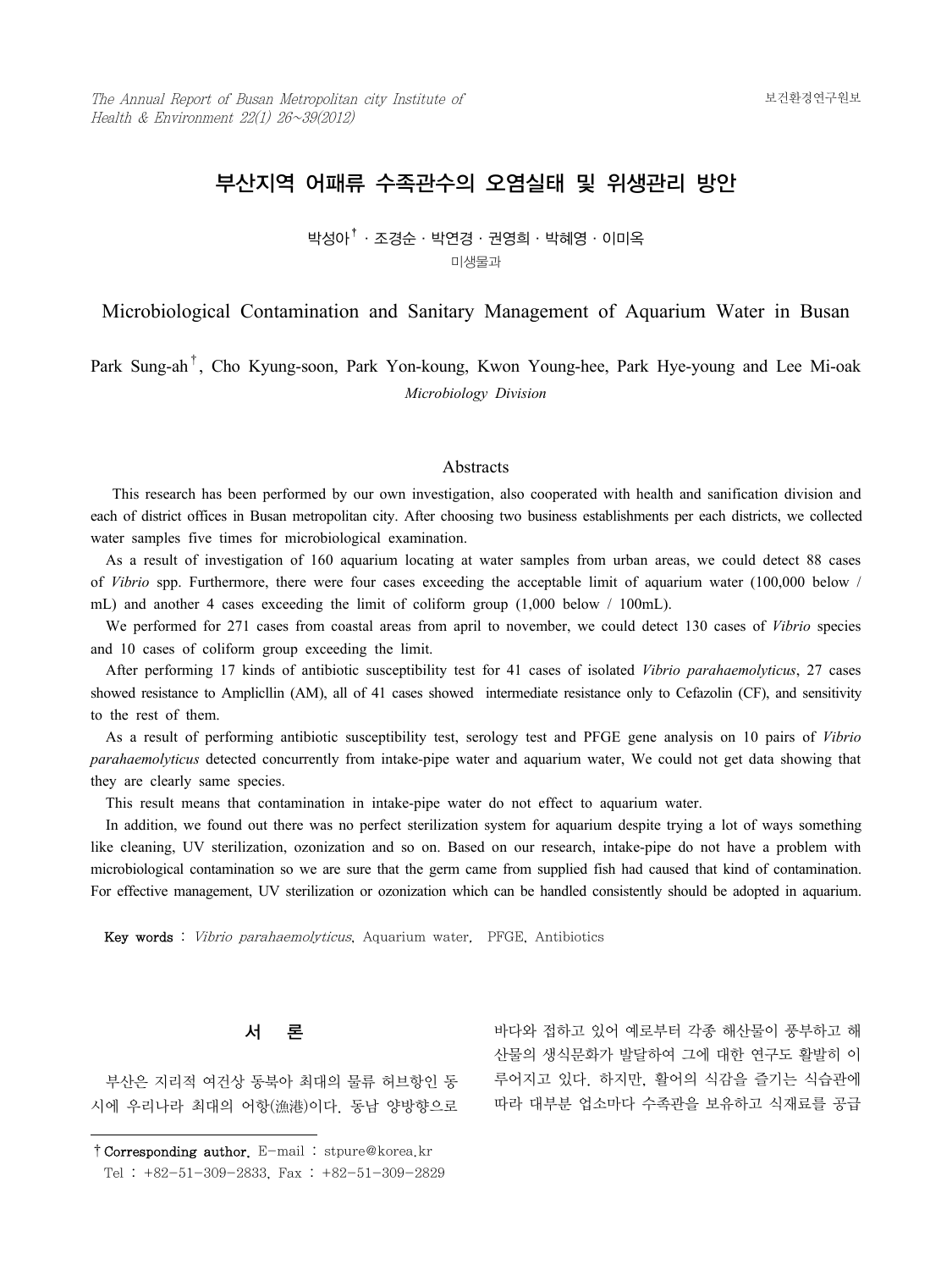함에 따라 수족관의 위생문제가 중요한 문제가 되고 있다.

 본 연구에서 주요 오염지표로 사용한 장염 비브리오균 (Vibrio parahaemolyticus)은 비브리오科에 속하는 대 표적인 해양세균으로서 우리나라 수인성 식품매개성 감염 질환 주요 원인균이며, 멀미, 구토, 복부경련, 미열, 오한 을 동반한 위장염을 나타낸다. 증상은 보통 경미하여 수 분, 전해질 균형을 유지해주는 것만으로 1 ~ 4일 후에 저 절로 회복 된다<sup>1)</sup>. 특히 어패류를 생식하는 우리나라, 일 본을 비롯해 대만, 태국, 라오스, 미국 등지에서 문제시되 고 있다 $^{2),3)}$ 

 장염 비브리오균에 의한 감염은 대부분 증상이 심하지 않고 자가 치유가 가능하나, 장외감염의 경우에는 수분과 전해질을 공급해야 하며 필요에 따라 적절한 항생제로 치 료해야 한다.

 항생제의 오남용에 따라 세균의 내성획득으로 야기된 병원균의 항생제 내성이 큰 사회적 문제로 대두되고 있 고, 특히 여러 항생제에 대해 동시에 내성을 갖는 슈퍼박 테리아의 출현으로 질병치료의 어려움과 추가적인 내성균 확산 등이 우려되고 있으며, 이러한 항생제 내성문제는 전 세계적으로 주요한 공중보건 문제로 대두되고 있으며, 특히 병원 내 감염에서 문제가 되고 있다<sup>4)</sup>. 감염병 전문 가들은 특히 이용 가능한 항생제에 대한 저항성을 가진 균들이 전 세계적으로 병원 내에서 분리되기 때문에 관심 을 가지고 있으며, 항생제 남용이 더 흔한 개발도상국에 서 항생제 내성 정도는 더욱 높다 $^{6-8)}$ .

 또한, 근래의 세균검사는 PFGE를 통한 역학분야에서 의 병원성 세균간의 유연관계를 확인하여 원인적 연관성 추적에 중점을 두는 추세이다. 이 방법은 전기장의 각도 를 다양하게 지정함으로써 큰 size의 DNA를 분리할 수 있다. 세균의 Chromosomal DNA를 제한효소로 절단하

변항연화리 <sub>언중의시정</sub><br>자갈치시장 :<br>자간치시자 : 다대포어시장

Fig 1. The taken place of Aquarium in the Busan Fig. 2. The taken place of Aquarium in the Busan coastal areas.

여 전기영동을 수행한 후 나타나는 band 양성을 비교해 복으로써 부리규주의 유사성을 밝힐 수 있다 $9~13$ .

 본 연구에서는 부산시내 각 구․군별로 두 곳의 횟집 수 족관을 지정해 그 관리주체, 관리방법, 관리주기 등을 살 펴보고 수족관수의 위생세균 오염실태를 우선 파악하며, 이와 별도로 해안지역 대형 활어유통센터 9개소의 대형 활어센터의 수족관 및 취수관에 대해서도 동일 항목을 조 사하고 수족관수, 취수관수에서 동시에 균이 검출된 경우 분리된 균주 중 비브리오 균주의 항생제 내성양상 및 혈 청형을 살펴보고, 두 균주 간 분자 역학적 연관성을 PFGE시험을 통해 비교하였으며, 조사된 데이터 등을 바 탕으로 가장 합리적인 수족관수 관리방안을 제시하고자 하였다

## 재료 및 방법

# 연구대상

 해안지역 대형 활어유통업체 수족관수 9개소 등에 대해 4월~11월 월 2회씩 채수한 취수관수 143건, 수족관수 128건 및 부산지역 16개구․군별로 각 2개의 횟집 수족관 수 32개소에 대해 2011년 총 5차에 걸쳐 채수한 수족관 수 160건 등 총 431건의 검체를 연구대상으로 하였으며, 그 채취지점은 Fig. 1, 2와 같다.

### 시험방법

 시험항목은 식품공전의 규격항목인 세균수, 대장균군 과 수족관에서 문제가 될 수 있는 비브리오균屬, 살모넬 라균屬, 쉬겔라균屬 등으로 선정하였다. 도심지역 횟집



urban areas.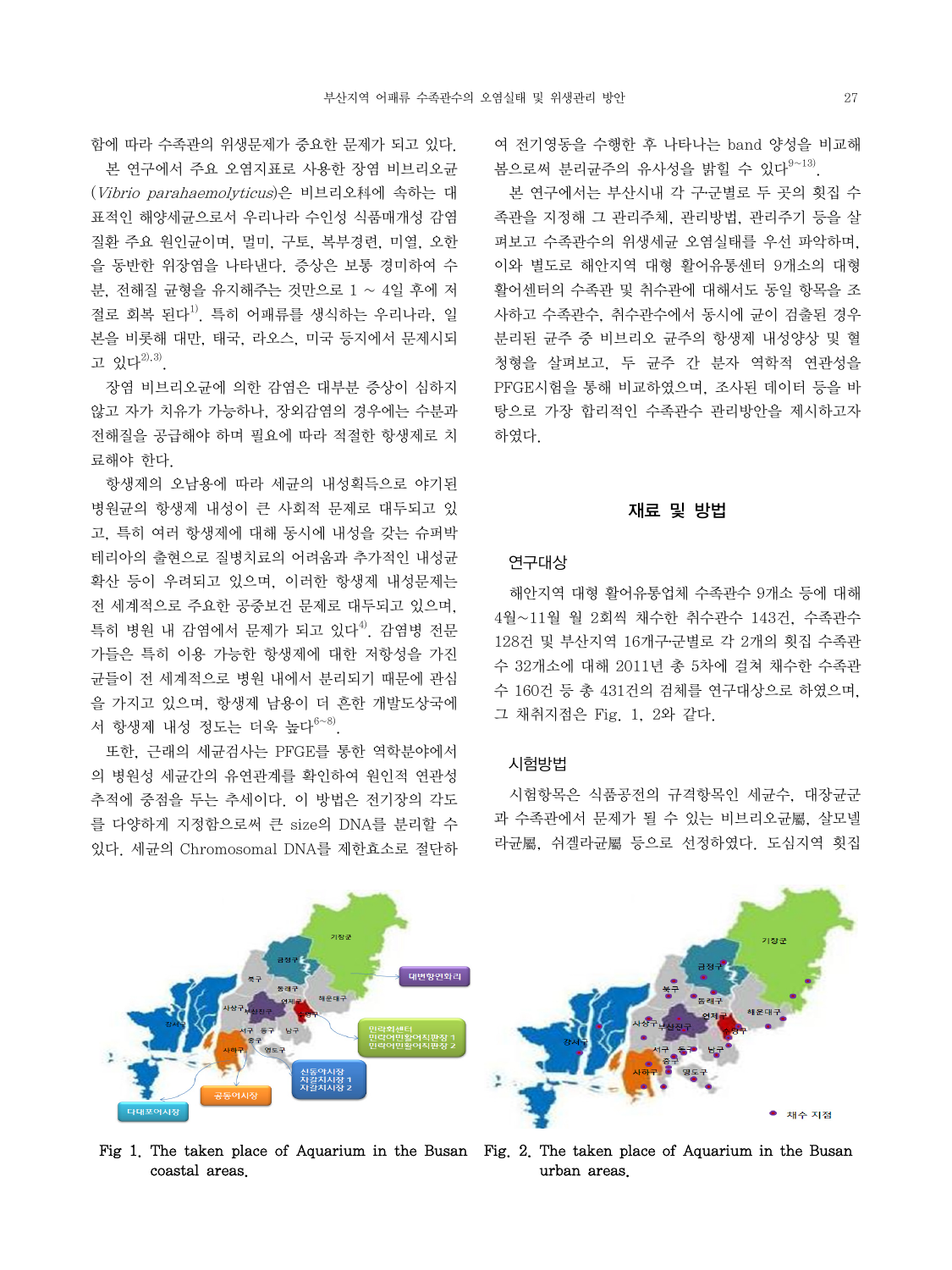수족관수의 경우 그 관리방법 및 관리주체, 주기 등을 조 사하고 미생물학적 검사를 실시하여 관리법에 따른 미생 물 오염정도를 조사하고자 하였고, 해안구역 대형 활어센 터의 경우에는 같은 시험항목을 취수관수 및 수족관수에 각각 적용하여 수족관에 유입되는 취수관수와 수족관수의 연관성을 파악하고자 미생물오염도 및 분리된 비브리오균 屬 중 장염비브리오에 대해 항생제 감수성, 혈청학적 시 험 및 분자역학적 시험인 PFGE를 실시하였다.

### 미생물 시험

 시험방법은 식품공전 제 8. 식품접객업소(집단급식소 포함)의 조리식품 등에 대한 기준 및 규격 4. 규격 다) 조 리기구 등 (1) 수족관물의 ① 세균수, ②대장균군에 따라 기준 규격 검사를 실시하였고, 비브리오 3종, 살모넬라, 세균성이질 항목은 식품공전 제 10 일반시험 3. 미생물시 험법14)에 따라 실시하였으며, 그 구체적인 시험방법은 아 래와 같다.

세균수 측정은 표준 평판법을 이용하였다. 즉, 멸균 페

트리디쉬에 단계 희석액 1mL을 취하고 표준한천배지 약 15mL을 분주한 후 37℃에서 48시간 배양한 후 1평판 당 30~300개의 집락을 생성한 평판을 선택하여 집락 계산 기를 사용하여 집락수를 계산하여 2개 평판배지에 나타난 집락을 계수하여 평균치로 하였다.

 대장균군은 최확수법에 따라 시험하였다. 즉, 검액 10 mL, 1 mL, 0.1 mL를 각각 5개의 BGLB 배지에 접종하 여 35℃에서 24시간 배양한 후 가스발생 시험관 각각에 대하여 추정, 확정, 완전 시험을 행하고 대장균군의 유무 를 확인하였고, MPN/100 mL로 결과를 나타내었다.

 비브리오균속(비브리오 콜레라균, 비브리오 패혈증균, 장염 비브리오균)은 해수 1L를 여과하여 그 여과지를 잘 게 잘라 APW (Alkaline peptone water, pH 8.6, 2% NaCl)에 넣고 증균 배양한 후 TCBS 한천배지에 접종하 여 분리배양 및 확인시험을 실시하고 생화학적 확인동정 을 진행하였다.

 살모넬라균속 및 쉬겔라균속은 해수 1L를 여과하여 여 과지를 잘게 잘라서 Selenite F Broth에 37℃에서 24시

| Antimicrobial agents              | Suceptibility | Intermediate      | Resistance   |
|-----------------------------------|---------------|-------------------|--------------|
| Ampicillin(AM)                    | $\leq 8$      | 16                | $\geq 32$    |
| Amikacin(AN)                      | $\leq~16$     | 32                | $\geq 64$    |
| Ampicillin/Sulbactam(SAM)         | $\leq 8/4$    | 16/8              | $\geq 32/16$ |
| Cephalothin(CF)                   | $\leq~8$      | 16                | $\geq 32$    |
| Cefazolin(CZ)                     | $\leq 8$      | 16                | $\geq 32$    |
| Cefoxitin(FOX)                    | $\leq 8$      | 16                | $\geq 32$    |
| Cefotetan(CTT)                    | $\leq 16$     | 32                | $\geq 64$    |
| Cefotaxime(CTX)                   | $\leq 8$      | $16 - 32$         | $\geq 64$    |
| Ciproflox (CIP)                   | $\leq~1$      | $\overline{2}$    | $\geq 4$     |
| Chloramphenicol(C)                | $\leq~8$      | 16                | $\geq 32$    |
| Gentamycin(GM)                    | $\leq 4$      | $8\,$             | $\geq~16$    |
| Imipenem(IPM)                     | $\leq 4$      | $8\,$             | $\geq 16$    |
| Nalidixic acid(NA)                | $\leq~16$     | $\qquad \qquad -$ | $\geq 32$    |
| Tetracycline(TE)                  | $\leq~4$      | $8\,$             | $\geq 16$    |
| Ceftriaxone(CRO)                  | $\leq 8$      | $16 - 32$         | $\geq 64$    |
| Trimethprim/Sulfamethoxazole(SXT) | $\leq 2/38$   | $\qquad \qquad$   | $\geq 4/76$  |
| Amoxicillin/Clavulanic Acid(AMC)  | $\leq 8/4$    | 16/8              | $\geq 32/16$ |

Table 1. Determination of susceptibility, intermediated resistance and resistance of bacteria to 17 Antibiotics by standard suggested by CLSI  $-$  MIC test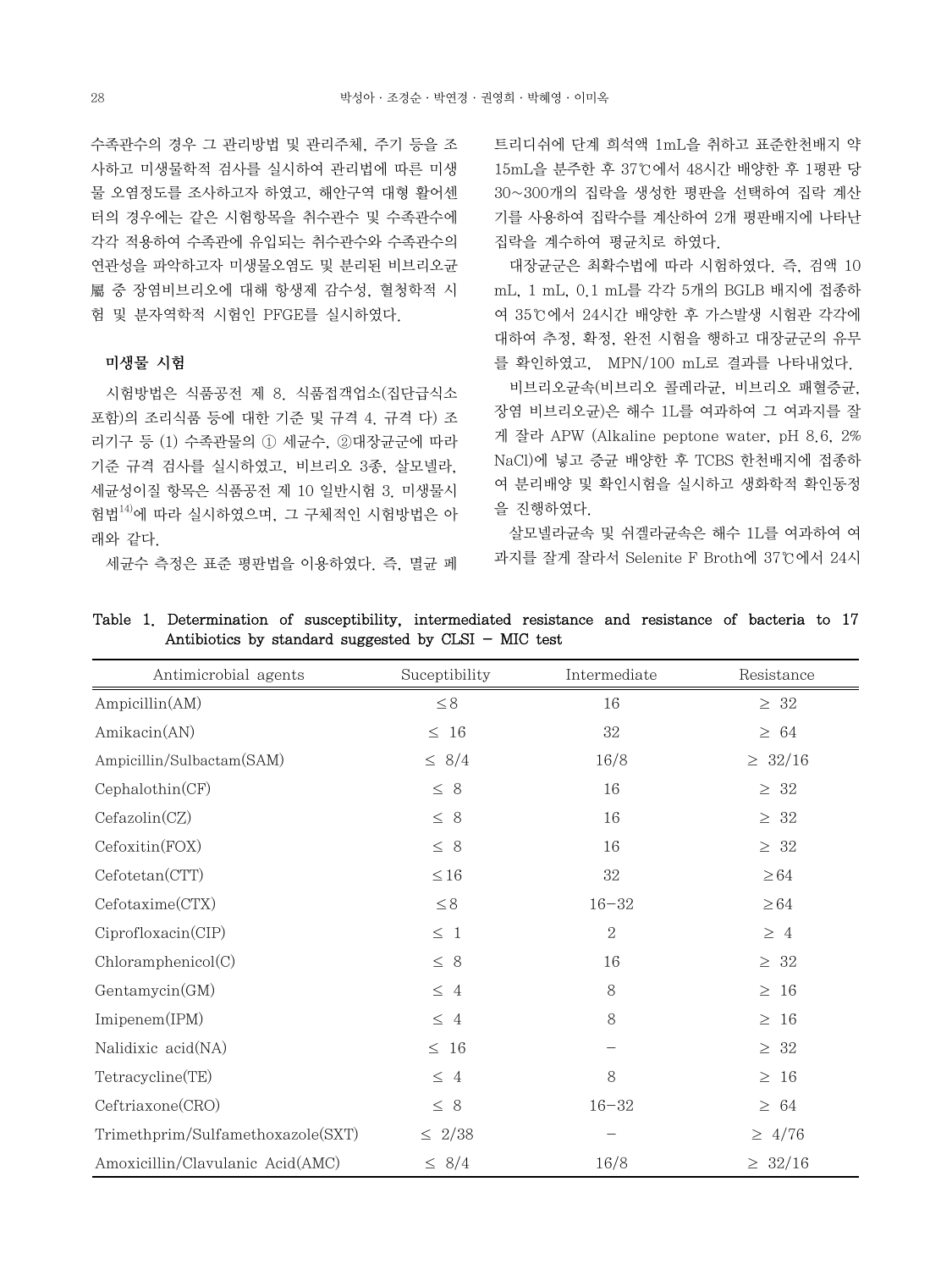간 증균 배양한 후 SS배지에 접종하여 분리배양 후 확인 시험을 실시하고 생화학적 확인동정을 진행하였다.

# 항생제 감수성 시험

 항생제에 대한 감수성은 식품의약품안전청에서 발간된 항생제 내성균 검사 표준 시험법 중 미생물자동화기기를 이용한 감수성 검사법(MIC test)15) 및 질병관리본부 국립 보건연구원 발간 항균제 감수성 표준시험법16)에 따라 실 시하였다. 시험장비는 bioMerieux사(France)의 Vitek Ⅱ이며, 항생제 키트는 국립보건연구원과 bioMerieux사 가 공동 개발한 AST-N169를 사용하였고, 항생제의 종 류 및 내성 판단기준은 Table 1.과 같이 2008년 CLSI 17) 의 Enterobacteriaceae 기준에 따랐다. 시험방법은 Tryptic soy agar (Difco, USA)에 접종하여 37℃에서 24시간씩 2회 계대하여 순수 분리되었음을 확인한 후 3 mL의 0.45 % saline에 균액을 0.6 McF로 만들어 이 균 현탁액 145 µL를 취해 3 mL의 0.45% saline에 주입하 고 잘 섞은 후 이 균 현탁액을 카드 실험에 사용하여 실험 을 실시하였다. 본 실험에서는 총 17종의 항생제에 대해 분석이 이루어졌다.

### 혈청형 시험

 장염비브리오의 진단용 면역혈청(Denka Seiken Co., Ltd., Japan)을 사용하였으며, O항원시험은 시험균주를 3% 멸균생리식염수에 현탁한 후 가열(100℃, 1시간 또는 121℃, 15분)하여 O1 ~ O11의 혈청에 대해 슬라이드글 라스 응집반응을 실시하였다, K항원 시험은 시험균주를 멸균생리식염수에 현탁한 후 KⅠ ~ KⅨ의 Poly 혈청에 대해 슬라이드글라스 응집반응을 실시 한 후, 응집되는 균주에 대해서 K항원 단가 혈청반응시험을 추가로 실시 하여 응집유무를 확인하였다.

# PFGE (Pulsed Field Gel Electrophoresis)시험

 PFGE 시험방법은 질병관리본부 국립보건연구원에서 발간한 PFGE (Pulsed Field Gel Electrophoresis) 표준 실험법 $18$ ) 이승주 등 $19$ 의 방법에 따랐다.

#### (1) Agarose mold의 제조

 실험균주는 Triptic Soy Agar배지에서 14 ~18시간 배양하여 사용하였고, molecular weight marker로는 Salmonella serovar Braenderup ATCC BAA-664를 사용하였다. 실험 시작에 앞서 멸균된 증류수, plug wash TE (Tris-EDTA) buffer (10 mM Tris pH 7.5 and 1 mM EDTA, pH  $7.5$ ) $9$  1.2% plug  $\frac{9}{5}$  agarose (Seakem Gold, USA)를 준비하여 55℃ 항온수조에서 보관하였다. 먼저 폴리에틸렌 튜브(12×75 ㎜)에 cell suspension TE (Tris-EDTA) buffer (100 mM Tris pH 7.5 and 100 mM EDTA, pH 7.5) 2 mL를 넣고 면 봉으로 균을 현탁하여 Vitek 탁도계로 15% ~ 20%의 투 명도로 조정하였다. 만들어진 균 현탁액 200 μL를 1.5 mL microcentrifuge tubes에 옮긴 다음 준비되어 있는 1.2% plug용 agarose mix 200  $\mu$  L를 tube에 넣고, micropipette으로 천천히 4회 정도 섞은 후, 바로 plug mold (Bio-Rad, USA)에 넣었다. plug mold를 4℃에 서 5분 정도 굳히고, 이 시간을 이용하여 ES Buffer (0.5 M EDTA, pH 8.0의 1% sodium-lauroyl-sarcosine) 1.5 mL과 proteinase K 40  $\mu$  L (20 mg/mL)를 2 mL microcentrifuge tube에 준비하였다.

### (2) 제한효소 처리

 응고한 plug를 꺼내서 ES buffer/pk로 옮기고 55℃ 진탕 항온수조에서 2시간 처리하였다. Plug를 번호가 표 시된 screen cap (Bio-Rad)에 각 검체별로 넣고, cap을 column형태로 조립한 다음, PVC 파이프로 만든 tube에 넣었다. 실험 전에 미리 55℃로 준비해둔 멸균 증류수를 PVC 파이프에 넣고 55℃ 진탕 항온수조에서 15 분간 plug를 세척한 후 멸균 증류수를 제거하고 미리 55℃로 준비해둔 세척용 완충용액인 plug wash TE buffer를 넣 어 55℃ 진탕 항온수조에서 30분 동안 5회 처리하였다. 세척이 끝난 plug를 에탄올로 닦은 면도칼을 이용하여 1 mm 두께로 자른 다음, 자른 2개의 절편을 1.5 mL microcentrifuge tube에 넣고, 남은 plug는 사용하지 않은 plug wash TE buffer가 들어있는 2 mL microcentrifuge tube에 넣어 4℃에서 보관하였다. 1 mm 두께의 plug 절편이 들어 있는 1.5 mL microcentrifuge tube에 제한효소용 완충용액 (TaKaRa, Japan) 10 μL, 제한효소 NotⅠ(NEB , 40 U/μ L) 4 μ L, BSA (NEB) 1 μ L, 멸균 증류수 85 μ L 를 넣고 50℃ 항온수조에서 4시간 반응시켰으며, marker로 사용한 Salmonella serovar Braenderup ATCC BAA-664는 Xba I (NEB, 40 U/ $\mu$  L) 2  $\mu$  L, 완충용액 (TaKaRa, Japan) 10 μL, BSA (NEB) 1 μ L, 멸균 증류수 87 μL를 넣고 37℃ 항온수조에서 4시간 반응하였다.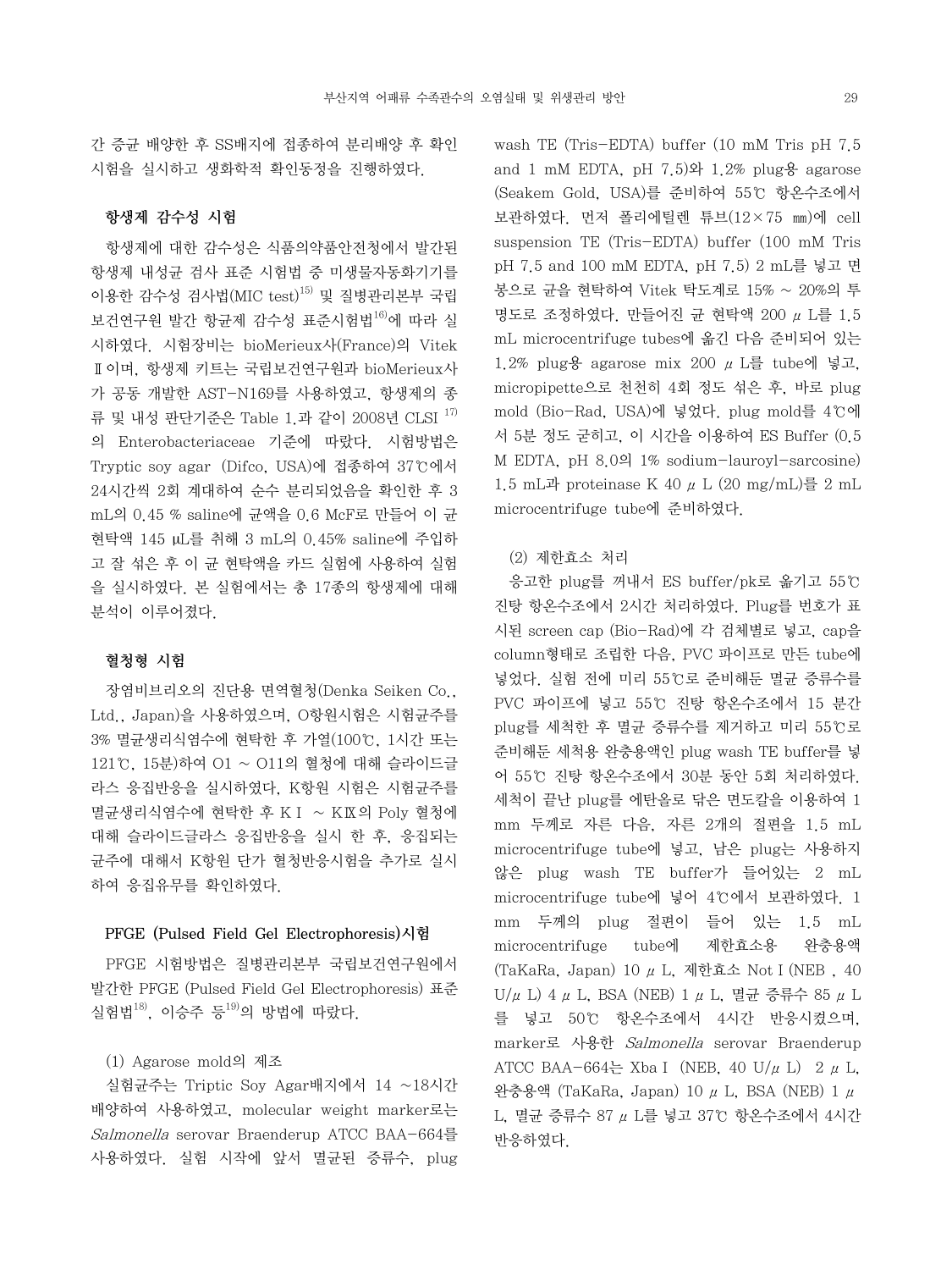(3) 전기영동

 제한효소반응이 끝나면 반응용액을 제거하고, plug 절 편이 들어있는 tube에 plug wash TE buffer를 200  $μ$  L 를 채워 넣는다. PFGE용 agarose를 사용하여 1% agarose 용액을 gel 크기에 맞추어 녹인 후, 55℃ 항온수 조에서 보관하고, 제한효소 처리가 끝난 plug 절편을 꺼 내어서 agarose gel 성형용 comb의 끝 부위에 맞추어 올 려놓은 후 여과지로 주변의 물기를 제거하고 상온에서 10 분정도 건조시켰다. 절편의 건조가 끝나면 comb을 설치 하고, 1% agarose 용액을 gel에 붓고 gel이 굳으면 comb를 제거하였다. Comb에 의해 만들어진 well은 agarose 용액을 부어서 채웠다. Gel을 전기영동 cell에 넣어 CHEF Ⅱ Mapper PFGE (Bio-Rad, USA)를 이용 하여 gradient 6.0 V/cm, included angle 120˚, initial time 2.16초, final time 63.8 초의 조건으로 1 4℃에서 18시간 전기영동을 하였다. 전기영동이 완료되 면 500 mL의 ethidium bromide 염색용액 (0.5 μ g/mL)에 gel을 넣어 30 분간 염색을 하고 증류수를 이용 하여 1시간씩 2회 탈색을 하였다.

 PFGE 결과는 각 균주의 DNA위치가 다른 절편의 수에 따라서 group을 결정하였고, BioNumerics software (Applied Maths, Belgium)를 이용하여 Dendrogram을 작성하여 균주간의 유연관계를 비교분석하였다.

### 결과 및 고찰

### 균주 분리현황

#### 해안지역 대형 활어유통센터 9개소

 4월부터 11월까지 월 2회 총 9개소의 대형 활어센터에 서 취수관 및 수족관수를 조사한 결과는 아래와 같다. 취수관수 143건에 대해 검사한 결과 비브리오균속이 73 건(비브리오콜레라 비병원성 non O-1 및 non O-139 4건, 비브리오 패혈증균 21건, 장염 비브리오균 62건, 중 복검출 포함) 검출되었다. 세균수는 모두 수족관수 기준 치인 100,000이하/mL 이하였으며, 대장균군은 6건에서 기준치인 1,000이하/100mL를 초과하였다(Table 2).

| 또한, 수족관수 128건에 대해 시험한 결과 비브리오균 |  |  |
|--------------------------------|--|--|
|--------------------------------|--|--|

|                     |               |                | No. of               |                                       | No. of detection each test item |                     |  |
|---------------------|---------------|----------------|----------------------|---------------------------------------|---------------------------------|---------------------|--|
|                     | No. of sample |                | detection<br>(ratio) | V. cholerae<br>$(non O-1, non O-139)$ | V. vulnificus                   | V. parahaemolyticus |  |
| sum                 | 143           |                | 73(51.04%)           | 4                                     | 21                              | 62                  |  |
|                     | first         | 9              | 1                    |                                       | —                               | 1                   |  |
| 4month              | second        | 9              | $\overline{2}$       |                                       | $\overline{2}$                  |                     |  |
|                     | first         | $\overline{9}$ | $\overline{2}^*$     |                                       |                                 | $\sqrt{2}$          |  |
| 5month              | second        | 9              | 1                    |                                       |                                 |                     |  |
|                     | first         | 9              |                      |                                       |                                 |                     |  |
| 6 <sub>m</sub> onth | second        | 9              | 3                    |                                       |                                 | $\overline{2}$      |  |
| 7month              | first         | 9              | $\overline{6}^*$     |                                       |                                 | $6\phantom{1}6$     |  |
|                     | second        | 9              | $\overline{8}^*$     |                                       | 1                               | 8                   |  |
| 8month              | first         | 9              | $\overline{8}^*$     |                                       | 3                               | $\,6$               |  |
|                     | second        | $\overline{9}$ | $\overline{8}^*$     |                                       | 3                               | 7                   |  |
|                     | first         | $\overline{9}$ | $\overline{6}^*$     |                                       | 1                               | $\,6$               |  |
| 9month              | second        | 9              | $\overline{7}^*$     |                                       | $\overline{2}$                  | $\,6$               |  |
|                     | first         | 9              | 3                    |                                       |                                 | $\overline{2}$      |  |
| 10month             | second        | $\overline{9}$ | $\overline{5}^*$     |                                       | 3                               | 4                   |  |
|                     | first         | 9              | $\overline{5}^*$     |                                       |                                 | 4                   |  |
| 11month             | second        | 9              | $7^*$                |                                       |                                 | 7                   |  |

Table 2. The *Vibrio* spp. from intake pipe water in coastal areas

\* repetition detection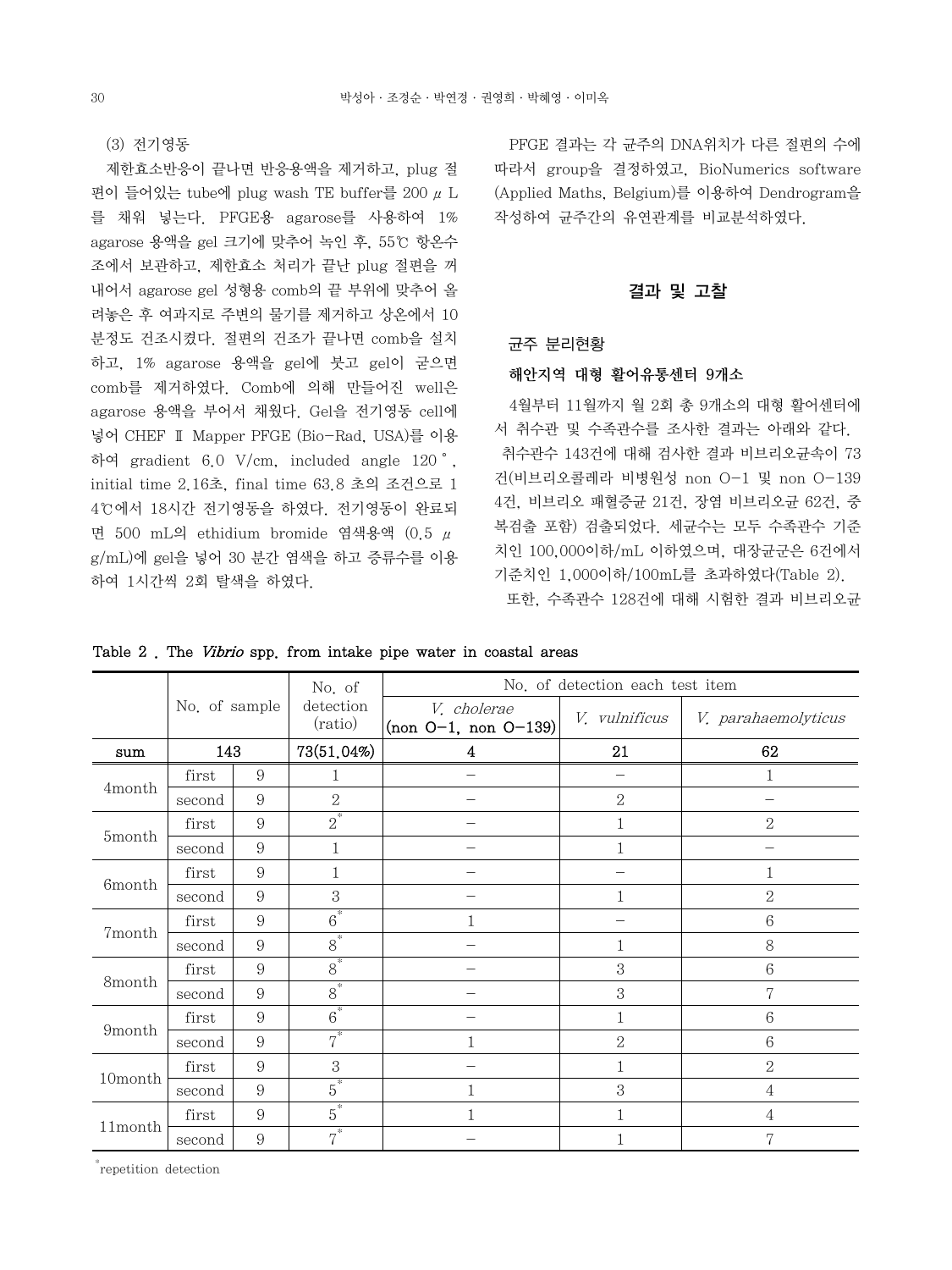속 57건(비병원성 Vibrio cholerae 3건, Vibrio vulnificus 13건, Vibrio parahaemolyticus 46건)이 검 출되었으며, 세균수는 취수관수와 마찬가지로 모두 수족 관수 기준치인 100,000이하/mL 이하였으며, 대장균군 은 4건에서 기준치인 1,000이하/100mL를 초과하는 것 으로 나타났다. 하지만 같은 업체 취수관 및 수족관에서 대장균군이 동시에 기준을 초과하는 경우는 2건이었다. 이는 비록 취수관을 통해 오염되었다 하더라도 수족관수 의 청소, 소독 등으로 식품공전 규격수준의 제균은 이루 어지는 것으로 보인다. 또한, 살모넬라와 세균성이질균은 취수관, 수족관 모두에서 검출되지 않았다(Table 3).

 조사대상 아홉군데 수족관의 수온은 16~28 ℃의 범위 였고, 주로 락스 등을 이용해 월 3~4회 소독하는 것으로 조사되었다. 수족관수와 취수관수에서 동시에 비브리오 균속이 검출된 경우를 월별로 Table 4.로 나타내었으며, Vibrio parahaemolyticus 36건, 비병원성 Vibrio cholerae 2건, Vibrio vulnificus 5건 등 총 43곳의 취수 관수 및 수족관수에서 동일한 균종이 검출되었다. 이들 중 10월 이후 열 곳의 수족관수 및 취수관수에서 동시에

분리된 Vibrio parahaemolyticus를 임의로 선정하여 항 생제 감수성 및 균주의 PFGE 패턴을 분석한 결과는 뒤에 따로 기술하였다.

# 도심지역 횟집 32개소

 16개 구․군에서 총 5차에 걸쳐 채수한 160건에 대한 검 사 결과 비브리오균속 88건(비병원성 Vibrio cholerae 1건, Vibrio vulnificus 10건, Vibrio parahaemolyticus 77건, 중복검출 포함)이 검출되었고, 세균수는 수족관수 기준치인 100,000/mL 이상인 경우가 4건이었으며, 대 장균군은 4건에서 기준치인 1,000이하/100mL를 초과하 는 것으로 나타났다(Table 5).

# 수족관수 청소, 소독 관리실태

 도심지역 횟집 수족관수에 대해 조사를 실시한 32개소 에 대한 관리 실태 및 소독방법은 Table 6.에 나타내었 다. 조사한 수족관수의 pH 범위는 6.8 ~ 8.0이었으며, 수온은 14~20℃였다.

|                           |               |   | No. of               | No. of detection each test item             |                |                     |  |  |  |  |  |
|---------------------------|---------------|---|----------------------|---------------------------------------------|----------------|---------------------|--|--|--|--|--|
|                           | No. of sample |   | detection<br>(ratio) | V. cholerae<br>$\vert$ (non O-1, non O-139) | V. vulnificus  | V. parahaemolyticus |  |  |  |  |  |
| sum                       | 128           |   | 57(44.5%)            | $\boldsymbol{3}$                            | 13             | 46                  |  |  |  |  |  |
|                           | first         | 8 |                      |                                             |                |                     |  |  |  |  |  |
| 4month                    | second        | 8 |                      |                                             |                |                     |  |  |  |  |  |
|                           | first         | 8 | $\mathbf{2}$         |                                             | 1              |                     |  |  |  |  |  |
| 5month                    | second        | 8 | $\mathbf{1}$         |                                             | 1              |                     |  |  |  |  |  |
|                           | first         | 8 | 3                    |                                             |                | $\sqrt{3}$          |  |  |  |  |  |
| $6 {\rm month}$<br>second |               | 8 | 3                    |                                             | 1              | $\mathbf{2}$        |  |  |  |  |  |
|                           | first         | 8 | 4                    | 1                                           |                | $\overline{4}$      |  |  |  |  |  |
| 7month                    | second        | 8 | $\overline{7}^*$     |                                             | $\mathbf{1}$   | 7                   |  |  |  |  |  |
|                           | first         | 8 | $\mathbf 5$          |                                             | 1              | 4                   |  |  |  |  |  |
| 8month                    | second        | 8 | 7                    |                                             | 1              | $\,6$               |  |  |  |  |  |
|                           | first         | 8 | 1                    |                                             |                | 1                   |  |  |  |  |  |
| $9 {\rm month}$           | second        | 8 | $\overline{4}$       |                                             | 1              | 3                   |  |  |  |  |  |
|                           | first         | 8 | 3                    |                                             | 1              | $\overline{2}$      |  |  |  |  |  |
| 10month                   | second        | 8 | 5                    | 1                                           | $\overline{2}$ | $\overline{2}$      |  |  |  |  |  |
|                           | first         | 8 | $\overline{5}^*$     | 1                                           | 3              | $\overline{4}$      |  |  |  |  |  |
| 11month                   | second        | 8 | 7                    |                                             |                | 7                   |  |  |  |  |  |

Table 3. The Vibrio spp. from aquarium water in coastal areas

\* repetition detection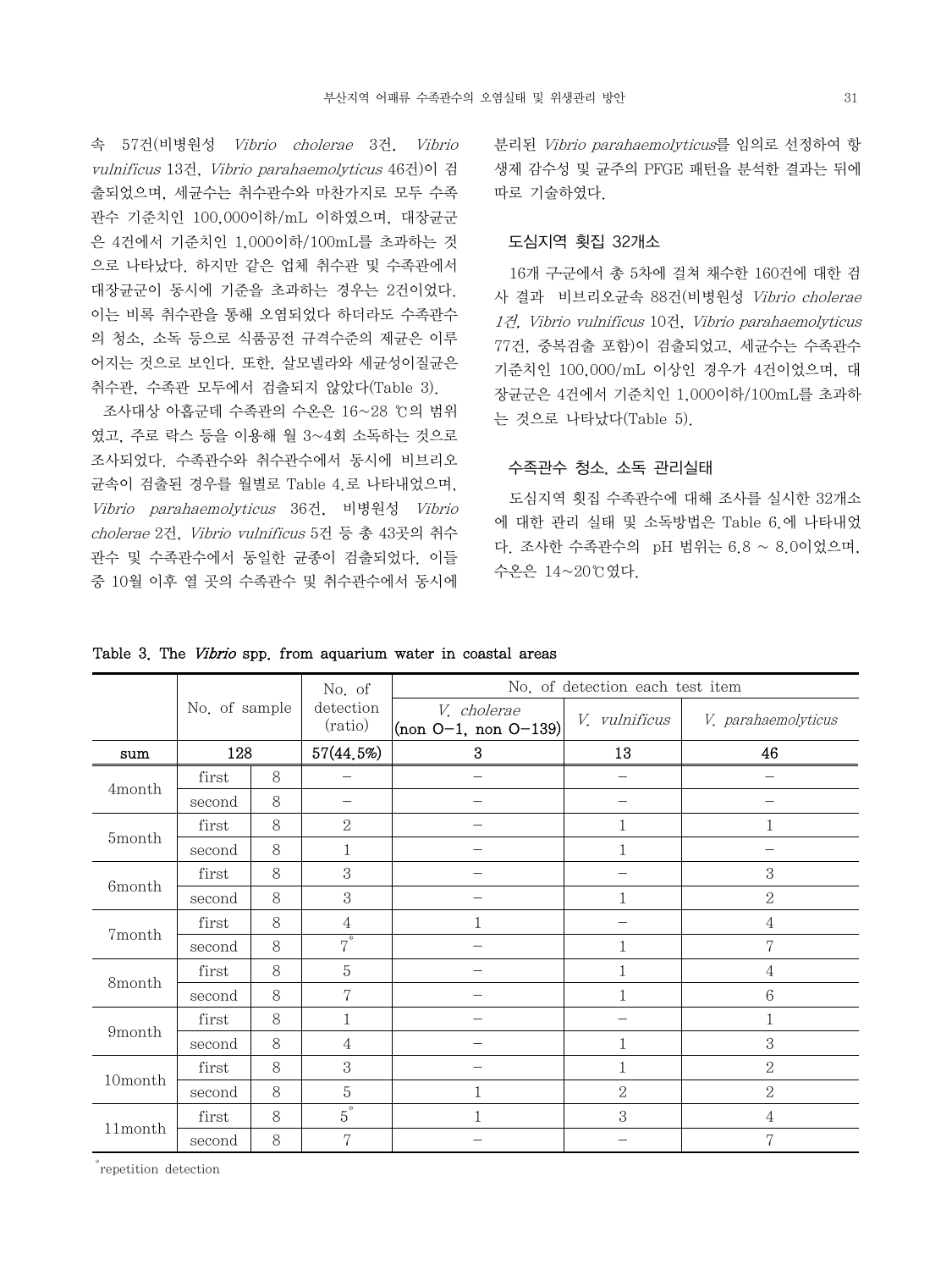|         |        |                                   | Sampling point             |                                      |                                           |                             |                                        |                           |                           |                                                                            |  |  |  |  |  |
|---------|--------|-----------------------------------|----------------------------|--------------------------------------|-------------------------------------------|-----------------------------|----------------------------------------|---------------------------|---------------------------|----------------------------------------------------------------------------|--|--|--|--|--|
|         | 채수시기   | $\circled{1}$<br>dadae<br>seapark | (2)<br>gongdong<br>asijang | $\circled{3}$<br>shindonga<br>sijang | $\left( 4\right)$<br>jagalchi<br>sijang 1 | (5)<br>jagalchi<br>sijang 2 | $\circled{6}$<br>minrak<br>fish center | <b>Ominrak</b><br>fishman | <b>Ominrak</b><br>fishman | $\circled{9}$<br>daebyunhan<br>fish market $1$ fish market $2 g$ younhwari |  |  |  |  |  |
| 4month  | first  |                                   |                            |                                      |                                           |                             |                                        |                           |                           |                                                                            |  |  |  |  |  |
|         | second |                                   |                            |                                      |                                           |                             |                                        |                           |                           |                                                                            |  |  |  |  |  |
| 5month  | first  |                                   |                            |                                      |                                           |                             |                                        |                           |                           |                                                                            |  |  |  |  |  |
|         | second |                                   |                            |                                      |                                           |                             | V. vul                                 |                           |                           |                                                                            |  |  |  |  |  |
| 6month  | first  |                                   |                            |                                      | V. para                                   |                             |                                        |                           |                           |                                                                            |  |  |  |  |  |
|         | second |                                   |                            |                                      | V. para                                   |                             | V. vul                                 |                           |                           |                                                                            |  |  |  |  |  |
| 7month  | first  | V. para                           |                            |                                      | V. para                                   |                             | V. para<br>V. cho                      |                           | V. para                   |                                                                            |  |  |  |  |  |
|         | second |                                   |                            | V. para                              | V. para                                   | V. para                     | V. para                                | V. para                   | V. para                   | V. para                                                                    |  |  |  |  |  |
| 8month  | first  |                                   |                            |                                      |                                           |                             | V. vul                                 | V. para                   | V. para                   |                                                                            |  |  |  |  |  |
|         | second | V. para                           |                            | V. para                              | V. para                                   |                             |                                        | V. para                   |                           | V. para                                                                    |  |  |  |  |  |
| 9month  | first  |                                   |                            |                                      |                                           |                             |                                        |                           | V. para                   |                                                                            |  |  |  |  |  |
|         | second |                                   |                            |                                      | V. para                                   | V. para                     | V. vul                                 | V. para                   |                           |                                                                            |  |  |  |  |  |
| 10month | first  |                                   |                            |                                      |                                           |                             | V. para                                |                           |                           |                                                                            |  |  |  |  |  |
|         | second | V. vul                            |                            | V. cho                               | V. para                                   |                             | V. para                                |                           |                           |                                                                            |  |  |  |  |  |
| 11month | first  |                                   |                            | V. para                              |                                           |                             | V. para                                |                           |                           | V. para                                                                    |  |  |  |  |  |
|         | second | V. para                           |                            |                                      |                                           | V. para                     | V. para                                | V. para                   | V. para                   | V. para                                                                    |  |  |  |  |  |

# Table 4. Monthly distribution of Vibrio spp. from intake pipe water and aquarium water in coastal areas

※ V. cho : V. cholerae(non O-1, non O-139), V. vul : V. vulnificus, V. para : V. parahaemolyticus

# Table 5. The separated status of the microorganism to the aquarium water in urban areas

| Korean<br>Food                    | Bacterial<br>count          | Coliform<br>group  |                                |                         | Vibrio spp.          | Salmonella | Shigella |      |
|-----------------------------------|-----------------------------|--------------------|--------------------------------|-------------------------|----------------------|------------|----------|------|
| standards codex<br>(standard)     | (100,000)<br>$\mu_{\rm mL}$ | (1,000)<br>(100mL) | division                       | V. parahaem<br>olyticus | <i>V. vulnificus</i> | V.cholerae | spp.     | spp. |
| No. of<br>incongruence<br>(Ratio) | (0)                         | 4<br>$(2,5\%)$     | No. of<br>detection<br>(ratio) | 70<br>$(43, 8\%)$       | 17<br>$(10, 6\%)$    | $(0.6\%)$  |          |      |

Table 6. Management survey of the aquarium water in urban areas

| Division                          | change method |         | water change cycle/week   |              |         |                        | disinfect method |                 |                             |                |     |       |
|-----------------------------------|---------------|---------|---------------------------|--------------|---------|------------------------|------------------|-----------------|-----------------------------|----------------|-----|-------|
|                                   | direct        | request | $ 5 \times$               | 3<br>times   | 2       | times always<br>supply | claeaning        | water<br>change | water<br>purifing<br>system | using<br>drugs | UV  | Ozon  |
| No. of<br>aquarioum<br>(ratio, %) | 28<br>(87, 5) | (12, 5) | $\overline{14}$<br>(43,8) | 10<br>(31,3) | (12, 5) | (12.5)                 | 13<br>(40, 6)    | (9,4)           | (12, 5)                     | 10<br>(31.3)   | (3. | (3,1) |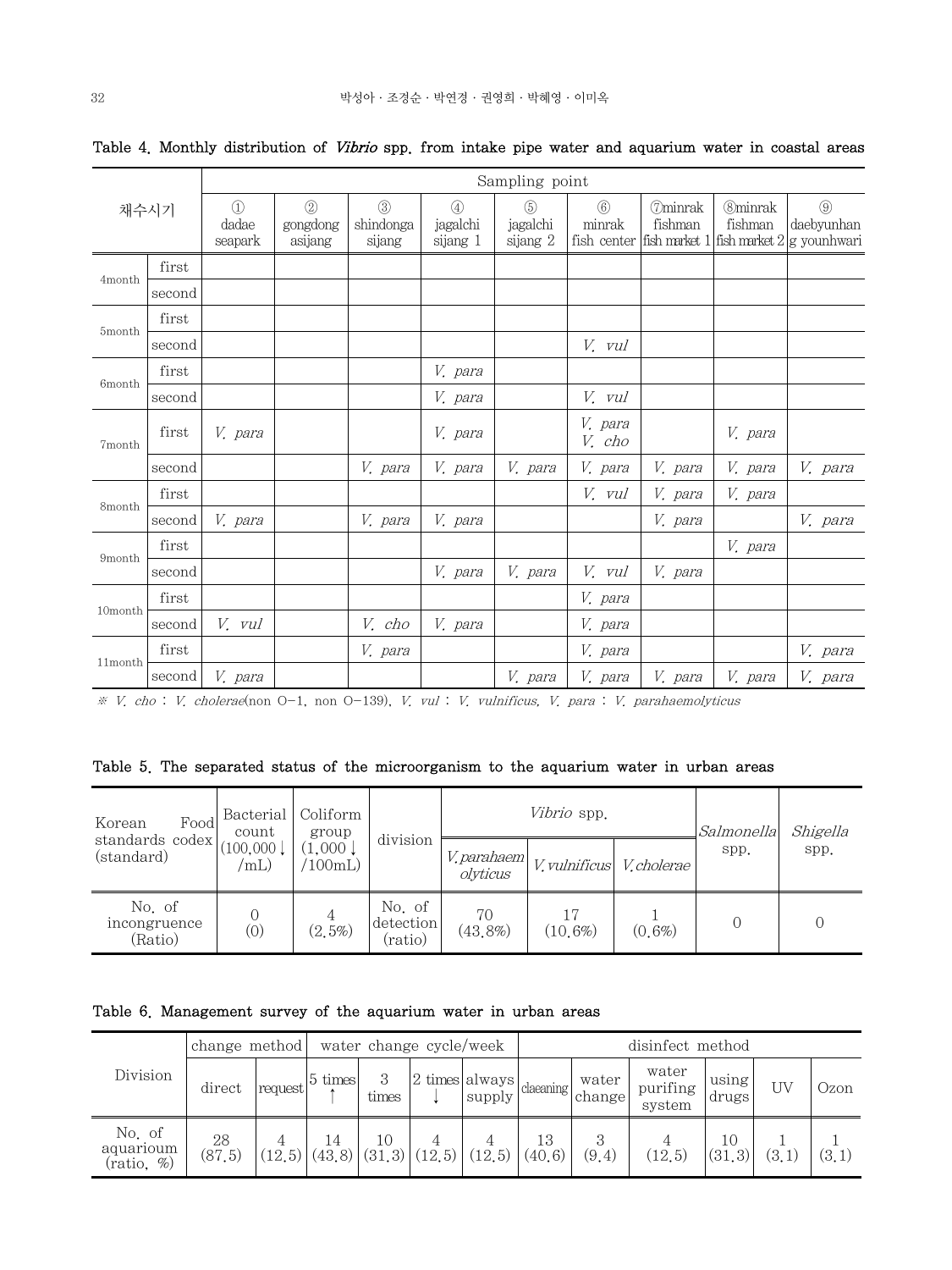수족관수 교체방법은 업주 직접 교체가 28개소, 의뢰가 4개소 등이며, 교체주기는 바닷물 직접연결로 상시 교체 가 4개소, 5회 이상/주 14개소, 3회/주 10개소, 2회 이하 /주가 4개소 등으로 나타났다. 소독방법으로는 수족관수 교체 3개소, 청소 13개소, 정수(여과기, 돌 등 이용) 4개 소, 염소소독 등 약품소독 10개소, 자외선소독 1개소, 오 존 소독 1개소 등이었으며, 모든 소독방법에도 불구하고 5차에 걸친 검사에서 비브리오가 한 건도 검출되지 않은 경우는 없었다.

 이러한 결과는 수족관수를 소독 교체함에도 활어가 계 속 공급됨에 따라 부착되어 들어오는 세균의 오염은 피하 기 어려운 이유로 보이며, 그중에서 대장균군 등 기준규 격항목에서 부적합을 보이는 방법으로는 약품소독 1건, 청소 2건, 염소소독 1건 등이었다. 오존소독, 자외선소 독, 정수기 부착 등의 방법은 위의 방법들과 비교할 때 상 대적으로 위생적인 방법으로 볼 수 있겠다.

### 항생제 감수성 시험 결과

#### 해안지역 대형 활어센터

 분리된 균주 중에서 임의 선정한 Vibrio parahaemolyticus 총 28건에 대한 17종의 항생제에 대한 감수성 시험 결과 AN, SAM, CTT, CTX, CIP, C, GM, IPM, NA, TE, TIC, SXT, AMC 등 13종의 항생제에 대해서는 내성이 관찰되지 않았으며, AM은 16건이 내성, 11건이 중간내 성으로 1건이 감수성으로 대부분의 균이 감수성을 나타냄 을 알 수 있었다. 또한 CF는 28건 모두가 중간내성, CZ 는 6건이 중간 내성, 12건이 감수성을 나타내었으며, FOX는 1건에서 중간내성을 나타내었다. 이 해안지역 수 족관수 및 취수관수에서 분리된 균주에 대한 내성은 Fig. 3.과 같이 나타났다.

# 도심지역 횟집

도심지역에서 분리된 Vibrio parahaemolyticus 균주







Fig. 4. Susceptibility ratio which follows in antibiotics type from aquarium water in urban areas.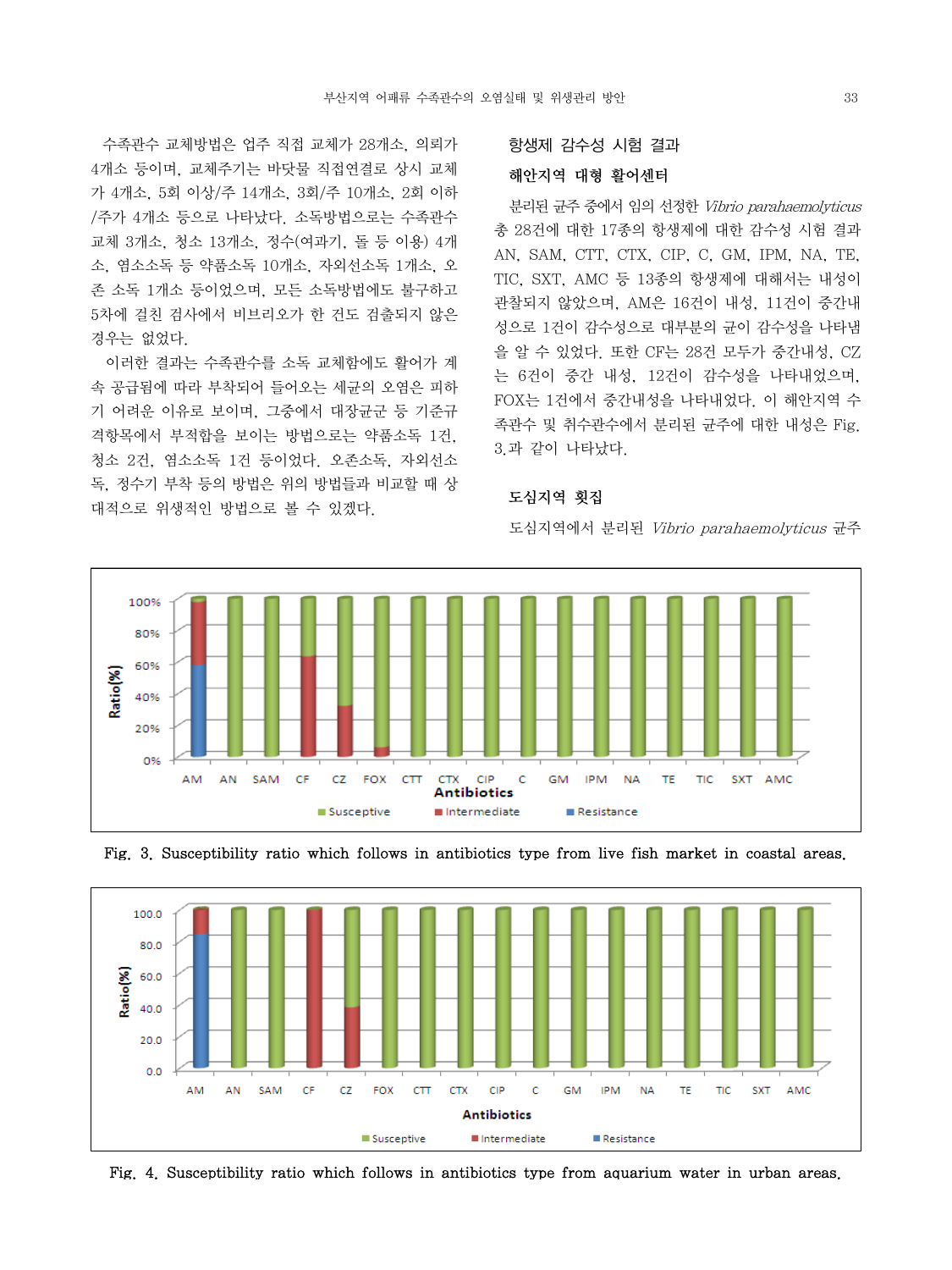중 임의 선정한 13건에 대한 17종의 항생제에 대한 항생 제 감수성 시험 결과 AN, SAM, CTT, CTX, FOX, CIP, C, GM, IPM, NA, TE, TIC, SXT, AMC 등 14종의 항 생제에 대해서는 내성이 관찰되지 않았으며, AM은 11건 이 내성, 2건이 중간내성으로 대부분의 균이 내성을 나타 냄을 알 수 있었다. 또한 CF는 13건 모두가 중간내성, CZ는 5건이 중간 내성, 8건이 감수성을 나타내었다. 이 도심지역 수족관수에서 분리된 균주에 대한 내성결과는 Fig. 4와 같이 나타났다.

 이들 균주 중 특히 비교대상 해안지역 대형 활어센터의 동일업소 수족관 및 취수관수 각 10건에서 분리된 Vibrio parahaemolyticus의 항생제 내성 패턴을 비교한 자료는 아래 Table 7.과 같다.

 위에 살펴본 바와 같이 총 41주의 균주에 대해 항생제감 수성 검사를 실시한 결과를 종합해보면 Ampicillin(AM) 은 40주에서 중간내성이상의 내성양상을 나타내어 97.6%의 내성율을 보였다. 이는 선행 연구자들의 87.3  $\% ^{4)}$ , 93.0  $\% ^{20}$ 라는 결과와 부합되어 보편적 현상으로 사 료된다. 또한 Cephalothin(CF)은 모든 균주가 중간내성 음 나타내 반면, 선행연구자의 결과에서 48.8 %<sup>4)</sup>, 90.3  $\%^{20}$ 를 나타내어 다소간 차이를 보였다. 분리균주들의 항 생제 내성은 수산양식에 있어서 비브리오 감염을 예방하 기 위해 주로 Ampicillin이 사용되고 있음에 기인하는 것 으로 보이며, 그밖에 요인으로는 육지 혹은 연안으로부터 유입되는 다량의 항생제로 인해 자연계에서 획득하게 되 었거나, 항생제에 대해 이미 내성을 갖고 있는 균주들이 보유하고 있는 플라스미드나 해수에 존재하는 장염비브리오 특이적인 박테리아 파아지 등의 DNA를 수평적인 전이를 통해 획득하게 되었기 때문인 것으로 추정할 수 있겠다<sup>4)</sup>.

 본 항생제 감수성 결과를 살펴보면 장염 비브리오균은 항생제에 대한 내성이 많이 남아있는 것으로 보이며, 이 는 식중독을 일으키는 다른 장내세균들과는 달리 자연계 에서 존재하는 균들로 항생제에 노출된 경우가 많이 없었 던 것으로 파악되지만 과거 Ampicilli(AM)이나 Cephalothin(CF)의 과다 사용이 자연계에도 많은 영향 을 끼친 것으로 사료 되며, 무분별한 항생제의 사용과 더 불어 의약품의 지정된 방식에 따른 폐기 등 생태계에 미 치는 영향도 고려해야 할 것으로 사료된다.

# 혈청형 시험

 비교대상 수족관 및 취수관 분리 Vibrio parahaemolyicus 균주 20주에 대해 O 1~11 항혈청형 구분 시험 결과는 아래 Table 8.에 나타내었다. 3번 혈청에 응집을 일으킨 균주가 8건으로 가장 많았다. K Poly 항원 Ⅰ ~ Ⅸ에 대

| place               |                     | $\Omega$         |                            | 4                          |                             | 6                                                                                       |                     |                            |                                            | 10                                         |
|---------------------|---------------------|------------------|----------------------------|----------------------------|-----------------------------|-----------------------------------------------------------------------------------------|---------------------|----------------------------|--------------------------------------------|--------------------------------------------|
|                     | jagalchi            | minrak           | shindonga                  | minrak                     | younhwari                   | jagalchi                                                                                | minrak <sub>6</sub> | minrak                     | $minrak$ <sup><math>\circledR</math></sup> | younhwari                                  |
| Antibiotic          | 10 <sub>month</sub> | 10month          | 11month                    | 11month                    | 11month                     | 11month                                                                                 | 11 <sub>month</sub> | 11month                    | 11 <sub>month</sub>                        | 11 month                                   |
| sensitivity         | second              | second           | first                      | first                      | first                       | second                                                                                  | second              | second                     | second                                     | second                                     |
| $-1$ intake<br>pipe | $AM-I$<br>$CF-I$    | $AM-I$<br>$CF-I$ | $AM-R$<br>$CF-I$<br>$CZ-I$ | $AM-R$<br>$CF-I$<br>$CZ-I$ | $AM-R$<br>$CF-I$            | $AM-S$<br>$CF-I$                                                                        | $AM-I$<br>$CF-I$    | $AM-I$<br>$CF-I$           | $AM-R$<br>$CF-I$<br>$CZ-I$                 | $AM-R$<br>$CF-I$                           |
| $-2$ aquarium       | $AM-R$<br>$CF-I$    | $AM-R$<br>$CF-I$ | $AM-R$<br>$CF-I$           | $AM-R$<br>$CF-I$           | $AM-I$<br>$CF-I$<br>$FOX-I$ | $AM-I$<br>$CF-I$                                                                        | $AM-I$<br>$CF-I$    | $AM-I$<br>$CF-I$<br>$CZ-I$ | $AM-I$<br>$CF-I$                           | $AM-I$<br>$CF-I$                           |
| agreement<br>or not |                     |                  |                            |                            |                             | disagreement   disagreement   disagreement   disagreement   disagreement   disagreement | agreement           |                            |                                            | disagreement   disagreement   disagreement |

Table 7. Antibiotic sensitivity comparison of the same time isolated strains in coastal areas

※ I-intermediate, R-resistance

Table 8. Antigenic Formulas of the same time isolated strains in coastal areas

| No.<br>serum                                                                                                        |  |  |  |  |  |  |  |  |  | $1-1$ $1-2$ $2-1$ $2-2$ $3-1$ $3-2$ $4-1$ $4-2$ $5-1$ $5-2$ $6-1$ $6-2$ $7-1$ $7-2$ $8-1$ $8-2$ $9-1$ $9-2$ $10-1$ $10-2$ |
|---------------------------------------------------------------------------------------------------------------------|--|--|--|--|--|--|--|--|--|---------------------------------------------------------------------------------------------------------------------------|
| 0-antiserum   04   04   011   03   05   03   010   03   03   06   02   03   01   01   011   05   03   03   03   010 |  |  |  |  |  |  |  |  |  |                                                                                                                           |
|                                                                                                                     |  |  |  |  |  |  |  |  |  |                                                                                                                           |

 $\mathbf{\times}$  -1 intke pipe, -2 aquarium, UT - untypeable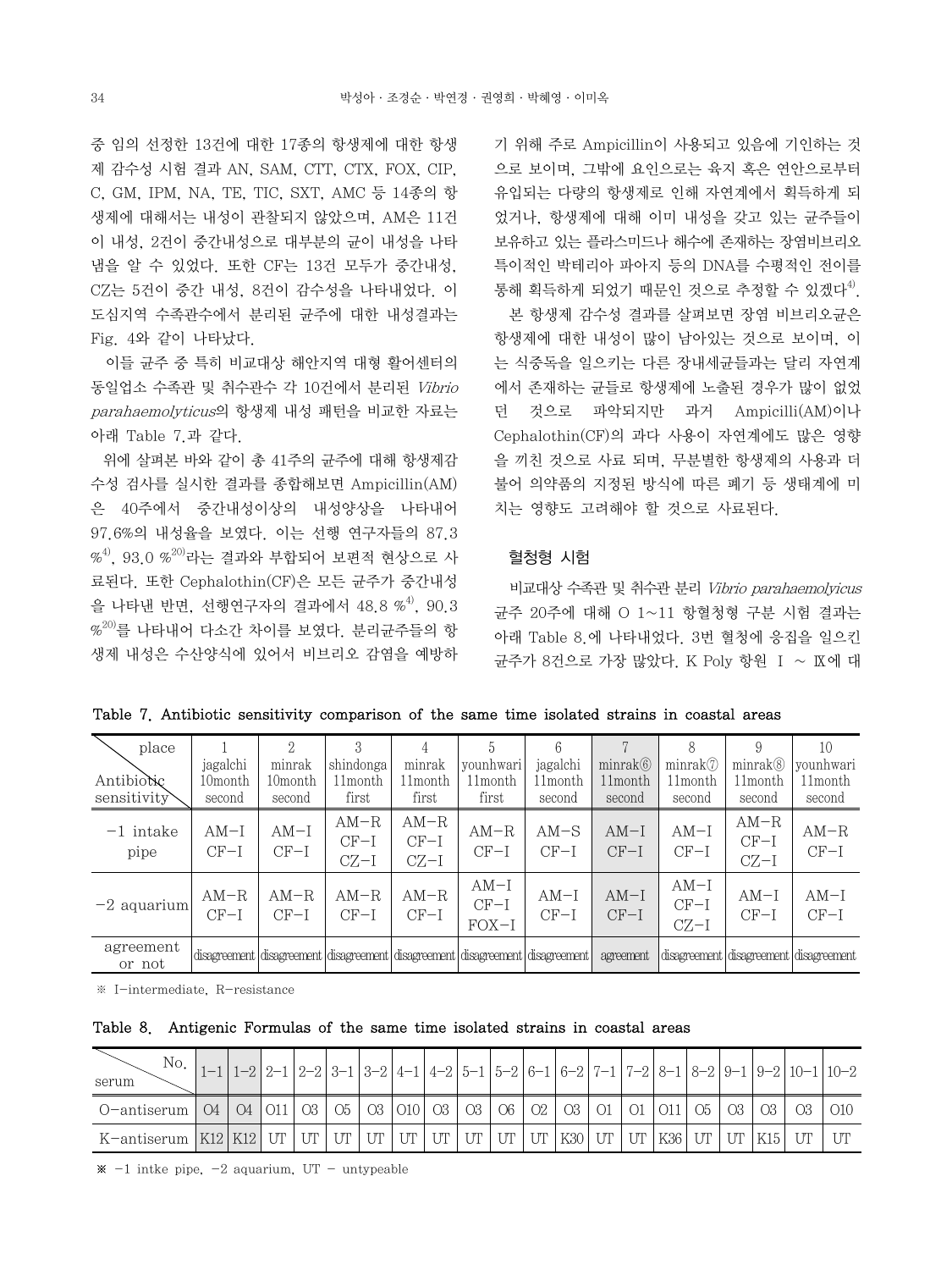해서 응집반응을 일으킨 균주는 총 5균주로, 혈청형을 구 분할 수 없는 UT(untypeable) K-group이 15균주로 75%를 나타내었으며, 이는 69.7%를 나타내었다는 선행 연구자의 연구결과와 거의 일치하였다 $^{21}$ .

 이중에서도 K12가 2균주, K30이 1균주, K36이 1균 주, K 5가 1균주 등이었으며, 자갈치어시장에서 10월 2 차 채수 시 분리된 두 균주가 O4:K12로 나타났으며, 이 단일혈청형에 의한 식중독 은 멕시코와 미국 서부 해안에 서 발생한 경우가 있다<sup>22)</sup>.

#### 분리균주의 PFGE 패턴 분석

 비교대상 수족관 및 취수관 분리 Vibrio parahaemolyicus 균주 20주에 대해 PFGE를 실시하여 수족관수에서 분리 되는 균주와 취수관 오염의 연관성을 파악하고자 하였다. PFGE 분석대상은 위의 항생제 감수성시험, 항혈청 시험과 같이 Table 4.의 10월, 11월 동시에 Vibrio parahaemolyticus 가 분리된 곳으로 한정하였다. 이들 20건의 PFGE를 분 석한 결과 사진은 아래 Fig. 5.와 같다.

 PFGE 결과 사진을 비교 해볼 때 이들 1번의 취수관 및 수족관에서 분리된 균주가 비슷한 유전자형을 지니며, 그 외의 비교 균주들의 유전자형은 차이가 있음을 알 수 있 다. 이 PFGE 결과를 BioNumerics software (Applied Maths, Belgium)를 이용하여 Dendrogram을 작성하여 균주간의 유연관계를 비교 분석한 결과는 Fig. 6.과 같 다. PFGE 결과 각 유형 간 유사도는 96.78 ~ 60.41 % 범위로 나타났다.

 취수관 및 수족관의 상호 연관성을 나타내는 균주는 1 번의 자갈치어시장에서 10월 2차 채수 시 분리된 균주 한 쌍(1-1, 1-2)으로 96.8 %의 유사도를 나타내었고, 뜻밖 에 5번과 10번의 취수관에서 분리된 균주가 100 %의 유



Fig. 5. PFGE image of Vibrio parahaemolyticus.



Fig. 6. PFGE Dendrogram of Vibrio parahaemolyticus.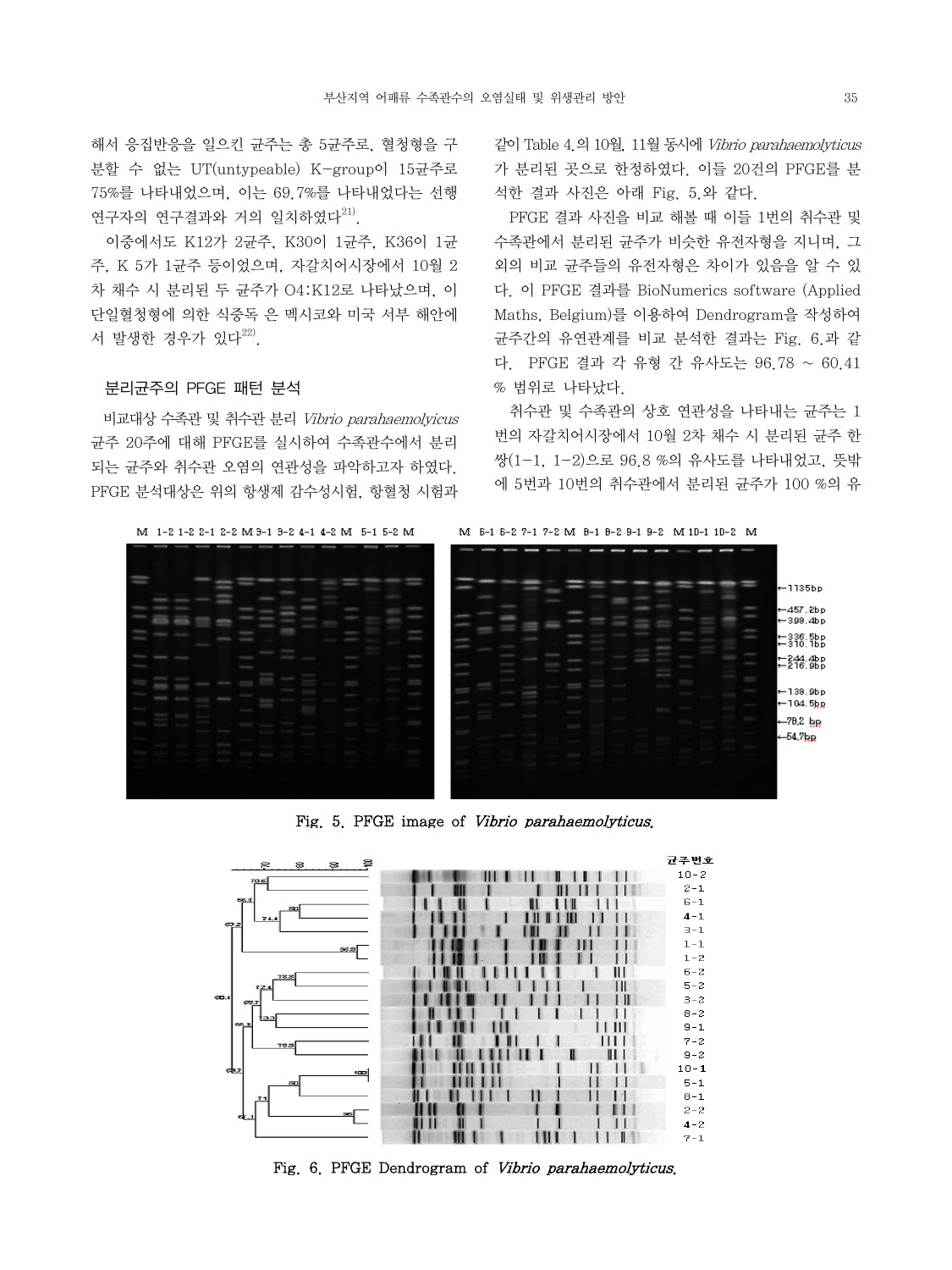사도를 나타내었는데 이는 11월에 1, 2차에 대변항 연화 리에서 분리된 것으로 채수시기가 다름에도 동일유래 균 주가 분리되었다. 이외의 18건의 균주는 모두 다른 유형 을 나타내었으며, 본 실험에서 분리된 19개의 유형은 국 내 Pulse-net Data 분석결과와 비교하여서 처음 확인된 유형들이었다.

 한편, 항생제 감수성 시험에서는 7번 분리균주가 유사 한 패턴을, 혈청형 시험에서는 1번 균주가, PFGE 유전자 형 분석 에서 1번 균주가 각각 유사성을 나타내어, 이들 결과를 토대로 볼 때 취수관을 통해 유입되는 물이 수족 관수에 직접적이고 가장 주요한 오염원이 아닌 것으로 보 인다.

# 고 찰

 부산시내에 횟집, 조개구이집, 일식집 등 수족관을 보 유하고 있는 업소는 총 2,129개소로 그 구․군별 현황은 Table 9.와 같다.

 부산시 보건위생과와 각 구 ․ 군의 협조를 얻어 구․군별 2개 업소를 선정한 후 5차에 걸쳐 수족관수를 채수하여 미생물검사를 실시한 결과 위에 기술한 것처럼 총 160건 에서 비브리오균속 88건(비브리오 콜레라(non O-1) 1 건, 비브리오 패혈증균 10건, 장염 비브리오균 77건)이 검출되었고, 세균수는 수족관수 기준치인 100,000/mL 이상인 경우가 4건 이였으며, 대장균군은 4건에서 기준치 인 1,000이하/100 mL를 초과하는 것으로 나타났다. 전 체 조사대상 160개 업소 중 대부분의 수족관 보유 업소가 식품공전 규격에 맞는 관리를 하고 있는 것으로 볼 수 있 다. 하지만 여전히 여름철 비브리오에 의한 식중독이 전 체 발생의 대다수를 차지하고 있는 현실에서 비브리오 검 출건수가 88건으로 전체의 55%를 차지하고 있는 것은 위 생적인 측면에서 볼 때 그 관리방안이 절실히 요구된다고 하겠다. 본 연구에서 도심지역 횟집 수족관수 연구 조사 대상 32개소에 대한 설문 시 나타난 다양한 청소(소독)방 법에도 불구하고 5차에 걸친 검사에서 비브리오가 한 건 도 검출되지 않은 청소(소독)방법은 없었다.

따라서 수족관수의 교체나 염소소독을 포함한 약품소독 등 일시적인 정화방법도 중요하지만 수족관수에 지속적인 영향을 줄 수 있는 정수나 필터, 오존살균, UV 살균 등의 방법을 활용하는 것이 바람직할 것으로 보인다. 아래에 요즘 많이 도입하고 있는 오존살균 및 자외선 살균법에 대해 알아보았다.

 먼저 오존살균의 원리를 살펴보면, 오존은 공기 중의 산소가 번개나 태양광선 자외선과 반응하여 자연적으로 생성되거나 고전압 하에서 전기적인 힘으로도 생성이 가 능한 물질로 산소원자 세 개가 결합한 형태로 산소의 동 소체이며 강력한 산화력을 가진다. 이 강력한 산화력은 미생물의 세포막을 공격, 파괴하여 세포투과율을 변화시 켜 효소와 핵산을 불활성화 시키고 미생물을 사멸시키는 기작을 가진다. 또한, 불안정한 상태의 고에너지 분자로 상온의 수중에서 반감기가 짧아 자연적으로 산소로 분해 되므로 잔존에 대한 우려가 없고 처리가 용이한 장점을 가지고 있으며, 다른 살균 소독장치에 비해 설치가 간단 하고 비용이 저렴하여 수요가 점점 증가하는 추세이다. 미국에서는 오존사용규정이 1982년 GRAS(Genarally Recongnized As Safe)로 지정되었고, 일본에서는 1998 년 후생성의 제 56호 후생성 생활위생국장 통지 식품위생 법에 근거하여 식품첨가물로 등재되어 농․수산가공품, 야 채 등의 살균과 기타 식품가공공장내의 살균 등에 사용되 고 있으며, 농도의 제한 없이 사용이 가능하다<sup>23)</sup>. 0.2ppm이상의 오존수에서 병원성 미생물 살균효과가 나 타나며, 오존수가 수돗물보다 높은 미생물 감소효과를 나 타내며, 농도가 증가할수록 미생물 감소효과가 증가하여 농도 의존적이다, 0.2ppm의 저농도 오존수 처리 시에도 미생물 제어효과를 나타내어 오존수가 식품안전성의 향상 에 사용이 가능하다 $^{24)}$ .

그러나 오존의 경우 고농도 발생 시 활어에 치명적인 약 점이 있다.

Table 9. Aquarium installation property status in Busan metropolitan city

| junggu     | seogu  | donggu     | yeondogu  | busanjin | dongnae   | namgu     | bukgu                 |
|------------|--------|------------|-----------|----------|-----------|-----------|-----------------------|
| 95         | 53     | 56         | 44        | 186      | 204       | <b>75</b> | 144                   |
| haeundaegu | sahagu | gumjeonggu | gangseogu | yeonjegu | suyeonggu | sasanggu  | $\cdots$<br>jijanggun |
| 268        | 186    | 70         | 76        | ı 16     | 212       | 102       | 240                   |

※ Busan metropolitan cityhall's cooperation data

health and sanification division and each of district offices in Busan metropolitan city.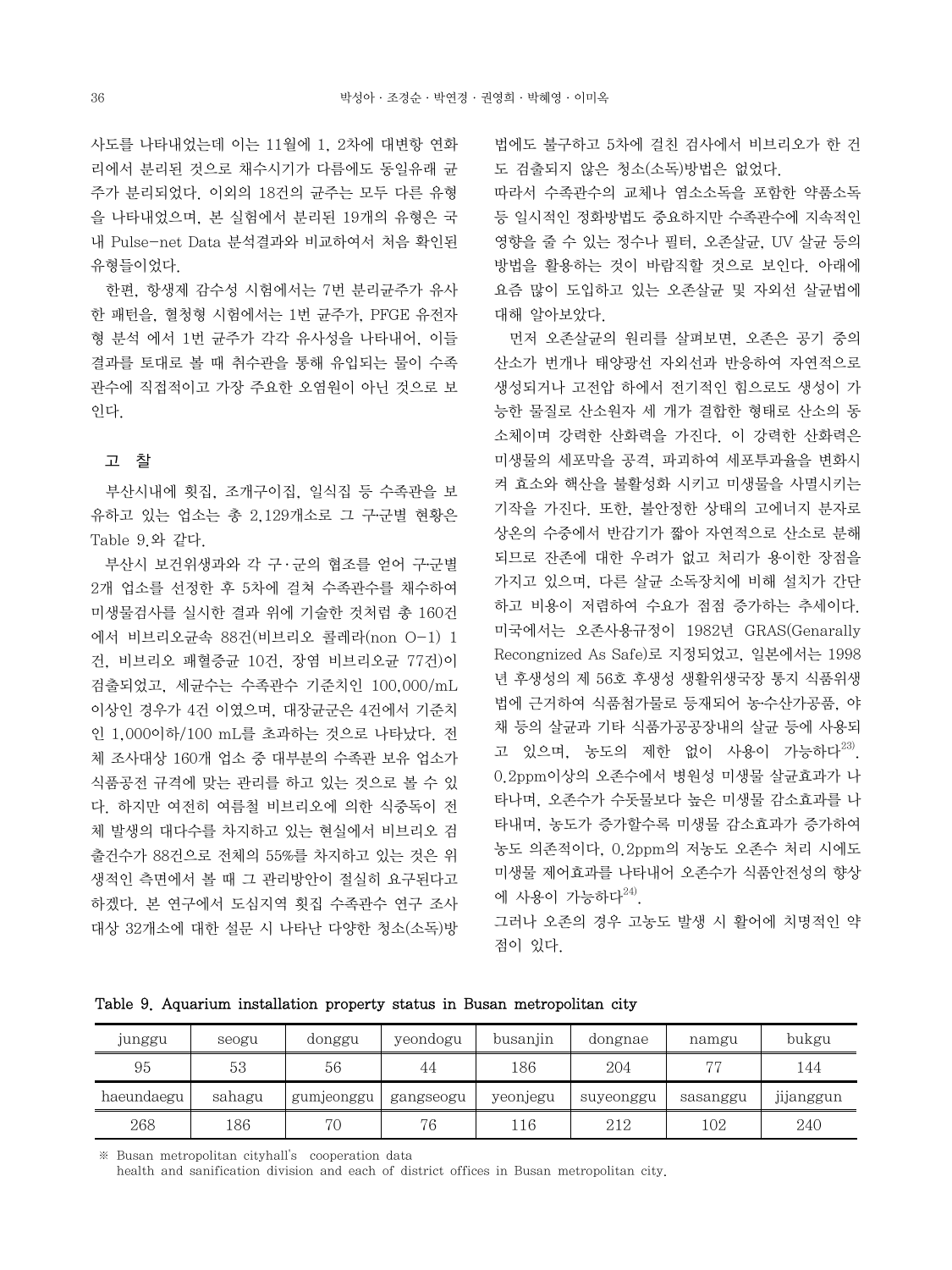오존은 강력한 살균작용이 있는 반면 인체나 어류에 대하 여 독성을 나타내기 때문에 폭기 혹은 활성탄 처리 등으 로 오존 혹은 오존과의 반응물질을 제거한 용수로 사용하 여야 할 필요가 있다. 해수 중에는 브롬 등 여러 종류의 미량성분이 존재하여 이러한 성분과 반응한 오존은 Oxidant로 생성되어 비교적 장시간 수중에 잔류할 수 있 으며, 수중에 잔류농도가 0.03ppm이상일 경우 어독성을 가진다는 보고가 있다<sup>25)</sup>. 일반적인 어류 병원미생물 및 병원바이러스의 불활성화를 위해 요구되는 오존처리 해수 의 잔류옥시단트 농도 및 처리시간은 수중 옥시단트 농도 가 0.1ppm을 유지할 경우 5분의 반응시간, 0.3ppm일 경우도 5분, 0.5ppm은 3분의 반응조건이 성립되어야 한 다. 문헌에 따르면 수조와 오존처리조를 분리하고 오존처 리조의 잔류 옥시단트 농도를 0.3ppm으로 하고 조정한 후 활성탄 반응 후 수족관내 유입수의 잔류오존 측정결과 0~0.02ppm을 유지하였고, 어류에 이상을 초래할 만큼 의 잔류량은 없었다. 하지만 장기간의 농도별 독성은 확 인할 필요가 있을 것으로 나타났다 $^{25}$ .

 오존 살균과 비교하여 자외선(UV)살균의 경우 비교적 간단한 설비로 살균목적을 달성할 수 있어 최근 들어 주 목받기 시작했다. 이러한 UV살균은 단독으로 사용하여 살균목적을 달성하기도 하지만 다른 공정과 Hybrid 공정 을 이루어 복합적으로 사용되기도 한다. 일례로 광화학 촉매제로써 자외선을 이용하여 산화력이 강한 OH Radical에 의한 살균 처리기술이 각광받고 있다.

자외선은 세포의 유전정보를 갖는 유전자인 핵산의 DNA 를 손상시키는 것에 의해 살균력을 발휘한다. 자외선은 핵산(DNA, RNA)의 불포화 결합에 작용하는 것으로 알 려졌는데 핵산이 복제능력을 잃게 하여 생물의 불환성화 를 초래하는 것이다. 자외선 살균의 특이한 점은 다른 살 균제에서는 볼 수 없는 살균에 대한 영향인자로서 자외선 살균효과가 빛에 의해 감소하는 현상이 있다. 이른바 광 회복(Photoreactivation)으로 이는 자외선에 의해 불활 성화된 세균이 가시광선조사에 의해 회복되는 것이다. 이 러한 현상은 자외선살균의 기본적 메커니즘이 파괴가 아 니고 미생물의 불활성화인 것에 초래한다. 이를 방지하려 면 충분한 자외선조사가 이루어져야하며 이러한 것은 초 기투자와 유지관리비에 영향을 미친다. 또한 자외선은 잔 류살균력이 전혀 없다. 자외선의 살균효과는 자외선 파장 중에서도 주로 200nm에서 280nm사이의 UV-C영역에 서 발생하며 UV-C는 살균(Germicidal)선이라고 하며 DNA와 단백질 그리고 오존이 잘 흡수하는 파장이다. 따 라서 오존을 잘 분해하기 때문에 최근에는 UV/Ozone 고

도처리공정에 응용되거나 오존파괴용 그리고 살균용으로 사용되고 있다.

살균용 자외선 에너지 발생장치로 주로 사용하는 것은 저 압수은 램프이다. 수은램프는 살균효과가 가장 높은 적정 한 범위(250~270 nm)내의 파장인 253.7 nm에서 85% 정도의 광선출력을 내기 때문에 주로 사용되고 있다. 대 부분 수은-아르곤 램프가 이용된다 $^{26}$ .

수온이 20~25 ℃인 수조 내에 활어를 키우면서 자외선 30w 조사 시 해수와 활어의 표피에 있는 세균은 시간이 지날수록 점차적으로 감소하는 경향을 보였으나, 내장의 균수는 30일만에 0.5 log cycle 감소한 후에 시간에 지날 수록 비슷한 균수를 유지하였다. 또한 수온을 15, 20, 2 0℃로 정하여 자외선을 30 w 조사할 경우 수온이 낮을수 록 제균효율은 높아져서 15 ℃일 때 15일 동안 조사 시 해수, 활어의 표피, 내장의 세균은 2 log cycle 이상이 감 소되었고, 수온이 높을수록 제균효율은 낮은 것으로 나타 났다. 하지만, 자외선을 조사하다가 중단하면 순환수조 내에서 곧바로 비브리오균이 증식된다. 이러한 단점에도 불구하고, 자외선조사의 경우 전력 소비면에서 경제적일 뿐만 아니라 안전하고 제균력이 90 %이상을 보여 활용가 치가 매우 높으며 생선회에서 유래한 식중독 사고를 예방 하기 위해서는 수온을 15 ℃이하로 유지하며 도마나 칼 등으로부터의 이차오염방지가 필수라고 하겠다 $^{27)}$ .

 오존살균이나 자외선살균 등 일시적이지 않고 살균, 자 외선 살균 등 수족관수를 지속적으로 관리할 수 있는 살 균시스템의 도입은 수족관의 위생관리는 물론 식중독예 방을 위한 필수적인 과제라 하겠으며, 일부 일식집 등에 서 활용하는 활어를 바로 먹는 식습관이 아닌 활어를 장 만한 후 일정시간 냉장한 후 먹는 방식으로의 기호변화도 위생측면에서 고려해야 할 식습관으로 사료되며, 지속적 인 홍보나 계도를 통해 위생적이고 안전한 먹거리 문화 정착에 힘써나감이 마땅할 것이다.

### 요 약

 부산지역의 도심 및 해안구역 수족관수에 대해 조사한 결과는 아래와 같다.

1. 해안구역 대형 활어 유통센터 9개소에 대해 4월에서 11월에 걸쳐 수족관수 및 취수관수에 대해 조사를 실시한 결과, 취수관수 143건에서 비브리오균속 73건 이 검출되었으며, 세균수는 모두 기준치에 적합하였 고, 대장균군은 6건에서 기준치를 초과하였다, 수족관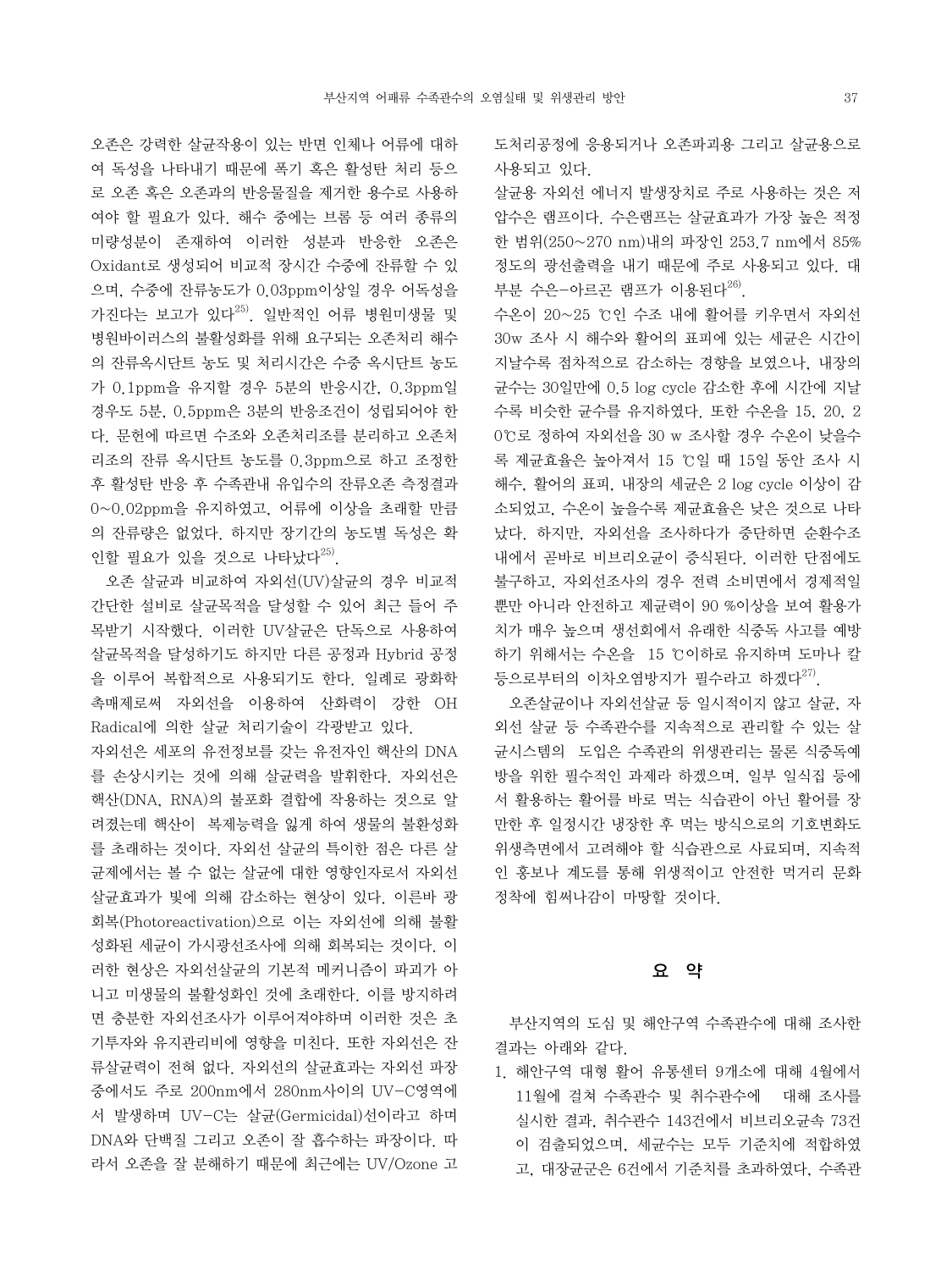수 128건에서 는 비브리오균속 57건이 검출되었고, 세균수는 취수관수와 마찬가지로 기준치에 적합하였 으며, 대장균군은 4건에서 기준치를 초과하였다. 취수 관수, 수족관수 모두에서 살모넬라균 속, 쉬겔라균속 은 검출되지 않았다.

- 2. 도심지역 횟집 32개소에 대해 5차에 걸쳐 채수한 160 건에 대한 조사 결과 비브리오균속 88건이 검출되었으 며, 세균수가 기준을 초과한 경우가 4건, 대장균균이 기준치를 초과한 곳이 4건 등이었으며, 160건 모두에 서 살모넬라균속, 쉬겔라균속은 검출되지 않았다.
- 3. 해안지역 활어센터에서 분리된 장염비브리오균 28건에 대한 17종의 항생제 감수성 시험결과 Ampicillin(AM) 에 대해 16주가 내성, 11건이 중간내성을 나타내었 다. 또한 Cephalothin(CF) 에 대해 28건 모두 중간 내성, Cefazolin(CZ)은 6건이 중간내성, 12건이 감수 성을 나타내었으 며, Cefocitin(FOX)에 대해서 1건이 중간내성을 나타내었으며, 그 외 항생제에는 모두 감 수성 을 나타내었다.

 도심지역에서 분리한 장염 비브리오균 중 13건에 대 한 17종의 항생제 감수성 시험결과 AM 은 11건이 내 성, 2건이 중간내성을 나타내었고, CF는 13건 모두가 중간내성, CZ는 5건 이 중간내성, 8건이 감수성을 나 타내었다. 특히 AM에 대한 내성이 높게 나타나는 것 은 양식장 에서 비브리오균을 예방하는 항생제로 주로 사용되기 때문인 것으로 사료된다.

- 4. 해안지역 대형 활어센터의 취수관수 및 수족관수 각 10건에서 분리한 장염비브리오균에 대한 항생제 감수 성 시험 결과를 비교하니 1개소에서 수족관수의 취수 관 및 수족관수의 항생제 내성이 일치하였으며, 9개소 는 일치하지 않는 것으로 나타났다. 또한, 혈청형 시험 결과 1개소의 활어센터에서 서로 일치 하는 혈청형 (O2:K14)이 나타났으며, 분리균주들의 PFGE 패턴 을 분석한 결과 혈청형과 같은 업소에서 유전학적 유 사도가 높은 것으로 나타났 지만, 취수 관 및 수족관에 서 분리된 장염비브리오가 100% 유전형이 일치하는 경우는 없었 다. 위의 결과들로 미루어 볼 때 취수관수 가 수족관의 주요 오염원은 아닌 것으로 보인다. 따라 서 취수관도 오염원이 되지만 부착미생물이나 활어와 함께 유입되는 해수 등이 수족관 의 주요 오염원이 되 는 것으로 사료된다.
- 5. 도심지역 32개소의 횟집 등에 대한 실태조사 결과 청 소, 수족관수 교체, 정수나 필터, 오존 살균, UV 살균 등 다양한 방법의 사용에도 불구하고 단일 사용이나

일시 사용 시 세균학적 으로 완벽한 살균법은 없었으 나, 식품공전의 규격기준에 적합한 수준의 위생상태를 보여주 는 것은 오존 살균, 자외선 살균, 정수필터 설 치 등이었다. 따라서 수족관수의 위생학적으로 효과적 인 관리방안으로는 수족관수 자체를 지속적으로 관리 할 수 있는 오존살균이나 자외선 살균 등의 살균 시스 템의 도입이 적극 요구된다 하겠다.

# 참고문헌

- 1. 질병관리본부 국립보건연구원, 감염병 실험실진단 Ⅰ 질환별 시험법, p.25(2005).
- 2. 이향 등,"어패류에서 분리한 장염비브리오균의 분포 및 항균제감수성", Kor. J. Env. Hlth., Vol. 33. No. 1, p.16(2007).
- 3. Matsumoto, C., Okuda, J., Ishibashi,, M. Iwanaga, M., Garg, P., Rammamuthy, T., Wong, H.C., Depaola, A.,Kim, Y. B., Albert, M. J. and Nishibuchi, M., "Pandemic spread of an O3:K6 clone of Vibrio parahaemolyticus and emergence of related strains evidenced by arvitrary primed PCR and TOXRS sequence analyses. Jurnal Clinical Microbiology, 38, pp.  $578 \sim 585(2000)$ .
- 4. 한아름 등, "경기인천연안에서 분리된 장염비브리오균 의 항생제내성 및 플라스미드 보유현황", Korea journal of Microbiology, pp.  $22 \sim 28(2012)$ .
- 5. Richet, H.M., Mohammed, J., McDonald, L.C., and Jarvis, W. R. .Building communication networks: International network for the study and prevention of emerging antimicrobial resistance. Emerg. Infect.. Dis. 7, pp.319~322(2001).
- 6. Gupta, A., Swarnkar, N. K., and Choudhary, S.P. Changing antibiotic sensitivity in enteric fever. *J. Trop. Pediatr.* 47, pp.  $369 \sim 371(2001)$ .
- 7. Hakanen, A., Kotilainen. P., Huovinene, P., Helenius, H., and Siitone, A..Reduced fluoroquinolone susceptibility in Salmonella enterica serotypes in travelers returning from Southeast Asia. Emerg. Infect. Dis. 7, pp.996~1003(2001).
- 8. Isenbarger, D.W., Hoge, C.W., Srijan, A., Pitarangsi, C., Vithayasai, N., Bodhidatta, L.,